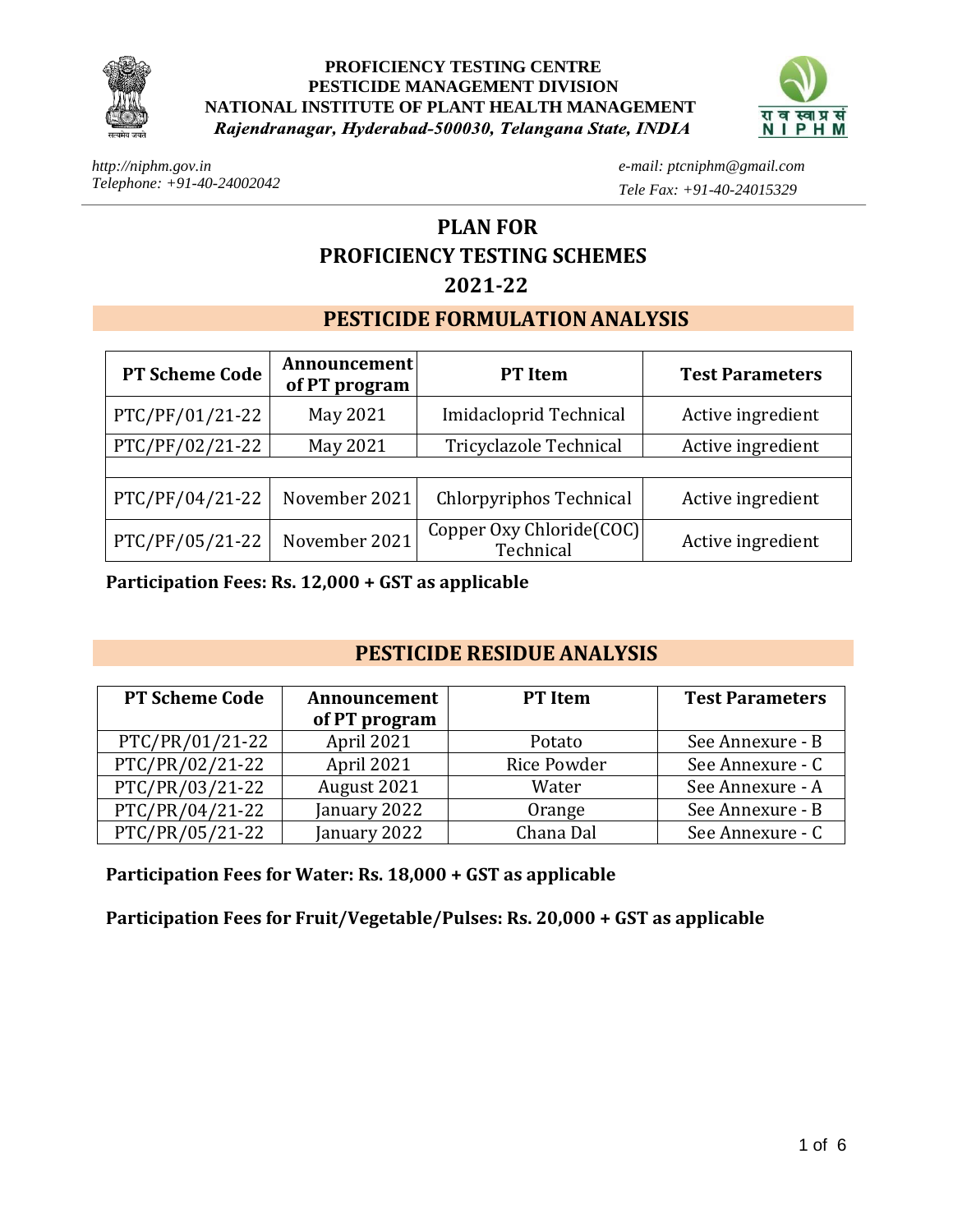

#### **PROFICIENCY TESTING CENTRE PESTICIDE MANAGEMENT DIVISION NATIONAL INSTITUTE OF PLANT HEALTH MANAGEMENT** *Rajendranagar, Hyderabad-500030, Telangana State, INDIA*



*[http://niphm.gov.in](http://niphm.gov.in/) Telephone: +91-40-24002042*

*e-mail: [ptcniphm@gmail.com](mailto:ptcniphm@gmail.com) Tele Fax: +91-40-24015329*

### **REGISTRATION AND PAYMENT**

#### **REGISTRATION:**

Interested participants are required to fill the Registration form given in **Annexure D** and send to *The Director Pesticide Management, National Institute of Plant Health Management, Rajendra Nagar, Hyderabad - 500030, Telangana* along with necessary payment either through Demand draft or through online;

#### **PAYMENT DETAILS:**

Participant can pay the fees through **Demand Draft** in the name of "National Institute of Plant Health Management" Payable at Hyderabad.

#### or **through Online ;**

| 1. Name of the Beneficiary | : NIPHM REVENUE ACCOUNT                |
|----------------------------|----------------------------------------|
| 2. Name of the Bank        | : State Bank of India                  |
| 3. Branch                  | :BudvelBranch, Teachers Colony, Budvel |
|                            | Rajendranagar, Hyderabad - 500030,     |
|                            | Telangana                              |
| 4. IFSC                    | : SBIN0012818                          |
| 5. Bank A/C No.            | 32917658917                            |
|                            |                                        |

#### **CONTACT DETAILS:**

Any query related to PT programs may be sent to **[ptcniphm@gmail.com](mailto:ptcniphm@gmail.com)**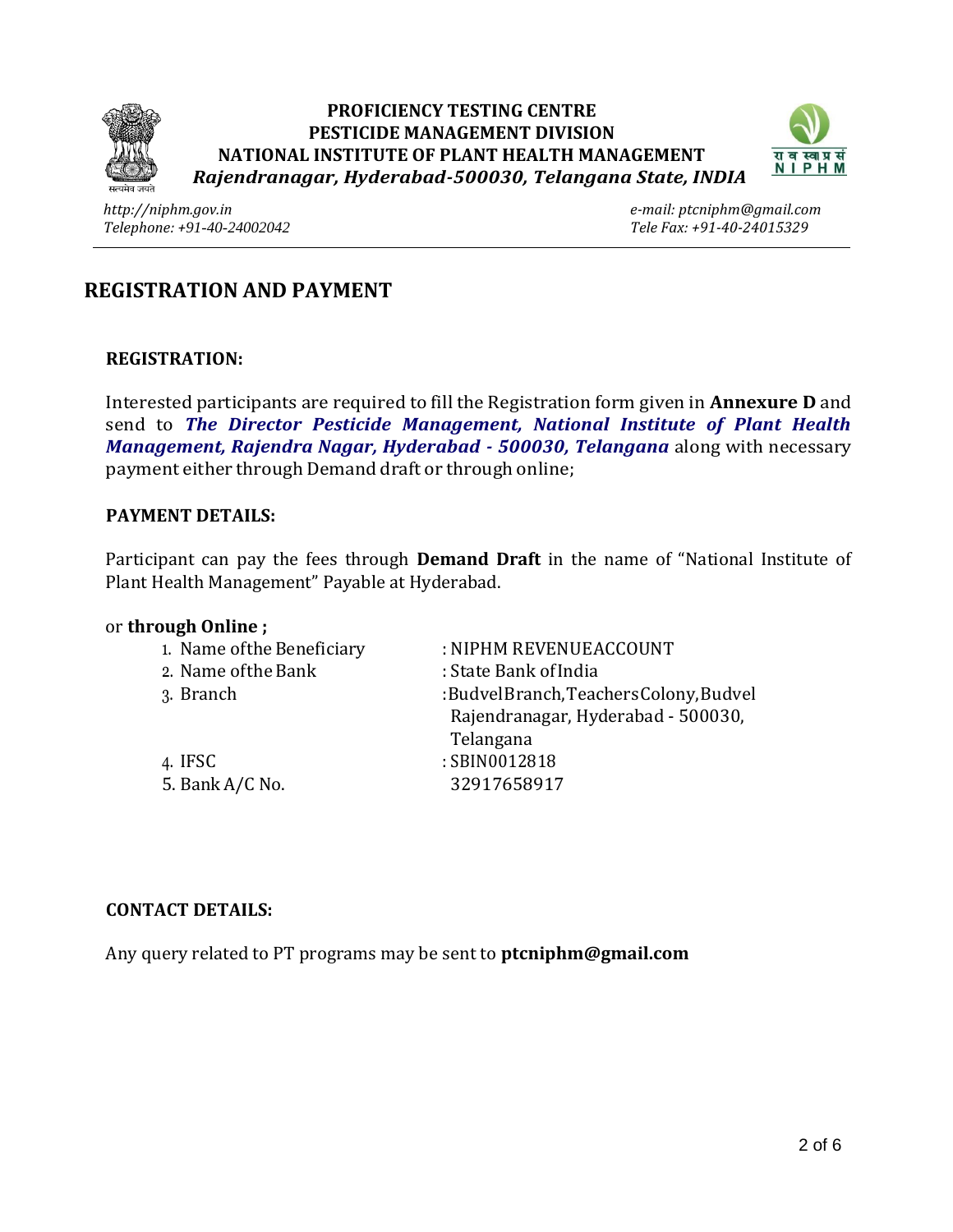



*[http://niphm.gov.in](http://niphm.gov.in/) Telephone: +91-40-24002042* *e-mail: [ptcniphm@gmail.com](mailto:ptcniphm@gmail.com)  Tele Fax: +91-40-24015329*

### **ANNEXURE - A**

| <b>S. No.</b> | <b>Test Parameter</b> | <b>S. No.</b> | <b>Test Parameter</b>   |
|---------------|-----------------------|---------------|-------------------------|
| 1.            | o,p - DDD             | 21.           | Dieldrin                |
| 2.            | p,p - DDD             | 22.           | Dimethoate              |
| 3.            | $o,p - DDE$           | 23.           | Endosulfan Sulfate      |
| 4.            | $p, p - DDE$          | 24.           | Ethion                  |
| 5.            | $o,p - DDT$           | 25.           | Fenpropathrin           |
| 6.            | p,p - DDT             | 26.           | Fenvalerate             |
| 7.            | Alachlor              | 27.           | Fluchloralin            |
| 8.            | Aldrin                | 28.           | Gama-HCH (Lindane)      |
| 9.            | Alpha Endosulfan      | 29.           | Heptachlor              |
| 10.           | Alpha HCH             | 30.           | Isoproturon             |
| 11.           | Alpha Cypermethrin    | 31.           | Lambda Cyhalothrin      |
| 12.           | Atrazine              | 32.           | Malaoxon                |
| 13.           | Beta cyfluthrin       | 33.           | Malathion               |
| 14.           | Beta Endosulfan       | 34.           | <b>Methyl Parathion</b> |
| 15.           | <b>Beta HCH</b>       | 35.           | Monocrotophos           |
| 16.           | <b>Butachlor</b>      | 36.           | Pendimethalin           |
| 17.           | Chlorpyrifos          | 37.           | Phorate                 |
| 18.           | Delta HCH             | 38.           | Phosphomidon            |
| 19.           | Deltamethrin          | 39.           | Profenofos              |
| 20.           | Dicofol               | 40.           | Quinalphos              |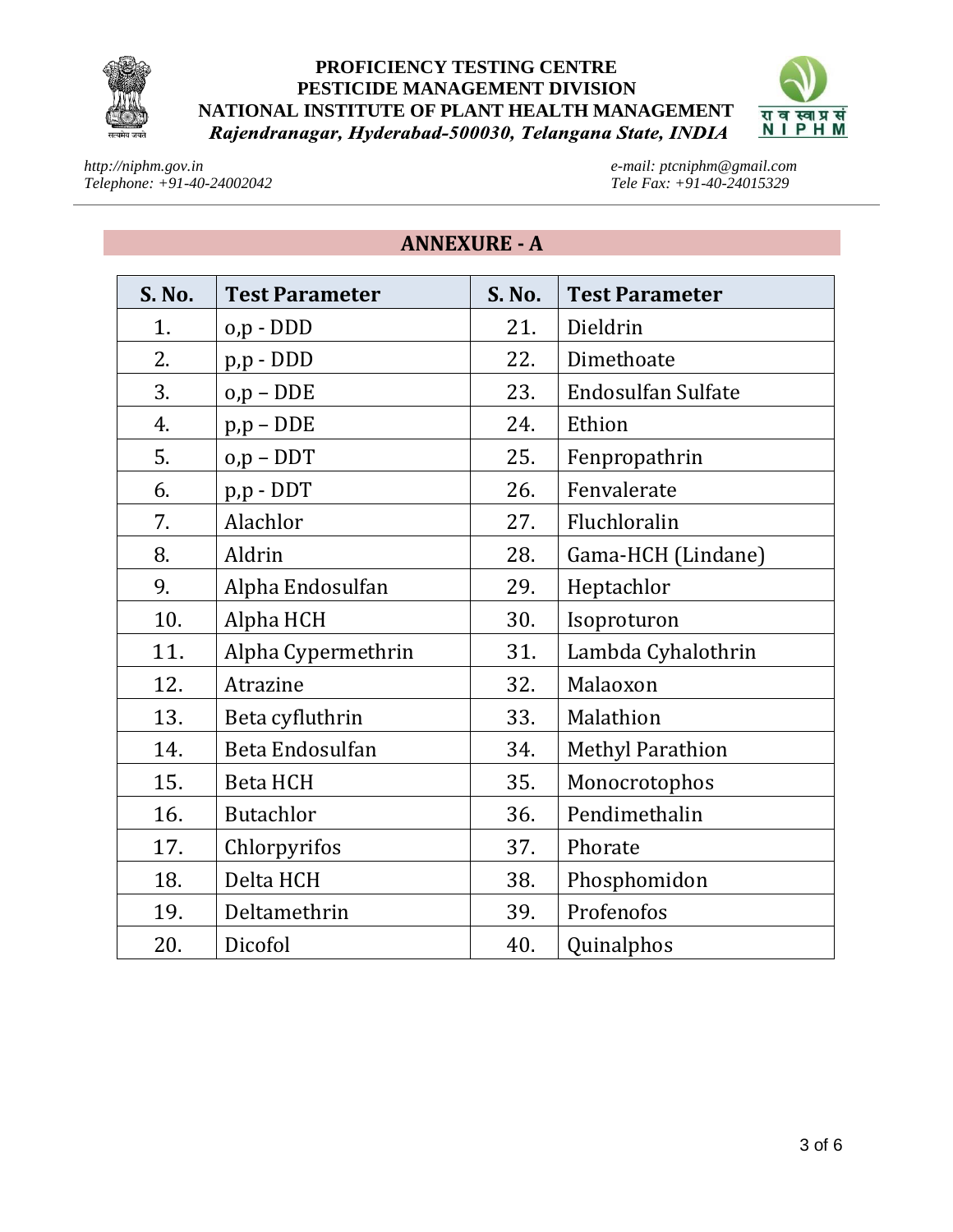



*[http://niphm.gov.in](http://niphm.gov.in/) Telephone: +91-40-24002042* *e-mail: [ptcniphm@gmail.com](mailto:ptcniphm@gmail.com)  Tele Fax: +91-40-24015329*

### **ANNEXURE - B**

| <b>S. No.</b> | <b>Test Parameter</b>                  | <b>S. No.</b> | <b>Test Parameter</b>  |
|---------------|----------------------------------------|---------------|------------------------|
| 1.            | $\alpha$ -HCH                          | 27.           | Imidacloprid           |
| 2.            | $\beta$ -HCH                           | 28.           | Indoxacarb             |
| 3.            | $\gamma$ -HCH (Lindane)                | 29.           | Malaoxon               |
| 4.            | $\delta$ -HCH                          | 30.           | Malathion              |
| 5.            | Acephate                               | 31.           | Methamidophos          |
| 6.            | Acetamiprid                            | 32.           | Methomyl               |
| 7.            | Bifenthrin                             | 33.           | Monocrotophos          |
| 8.            | Carbaryl                               | 34.           | Omethoate              |
| 9.            | Carbofuran and 3-hydroxy<br>carbofuran | 35.           | p,p'-DDD               |
| 10.           | Carbosulfan                            | 36.           | p,p'-DDE               |
| 11.           | Cartap hydrochloride                   | 37.           | p,p'-DDT               |
| 12.           | Chlorantraniliprole                    | 38.           | Parathion-methyl       |
| 13.           | Chlorpyriphos                          | 39.           | Phorate                |
| 14.           | Chlorpyriphos-methyl                   | 40.           | Phorate sulfone        |
| 15.           | Deltamethrin                           | 41.           | Phorate sulphoxide     |
| 16.           | Dichlorovos                            | 42.           | Phosphamidon           |
| 17.           | Dicofol                                | 43.           | Profenofos             |
| 18.           | Dimethoate                             | 44.           | Quinalphos             |
| 19.           | <b>Emamectin benzoate</b>              | 45.           | Spinosad               |
| 20.           | Endosulfan sulfate                     | 46.           | Thiacloprid            |
| 21.           | Endosulfan-I                           | 47.           | Thiamethoxam           |
| 22.           | Endosulfan-II                          | 48.           | Thiodicarb             |
| 23.           | Ethion                                 | 49.           | Triazophos             |
| 24.           | Fenpropathrin                          | 50.           | $\alpha$ -Cypermethrin |
| 25.           | Fenvalerate                            | 51.           | λ-Cyhalothrin          |
| 26.           | Fluvalinate                            |               |                        |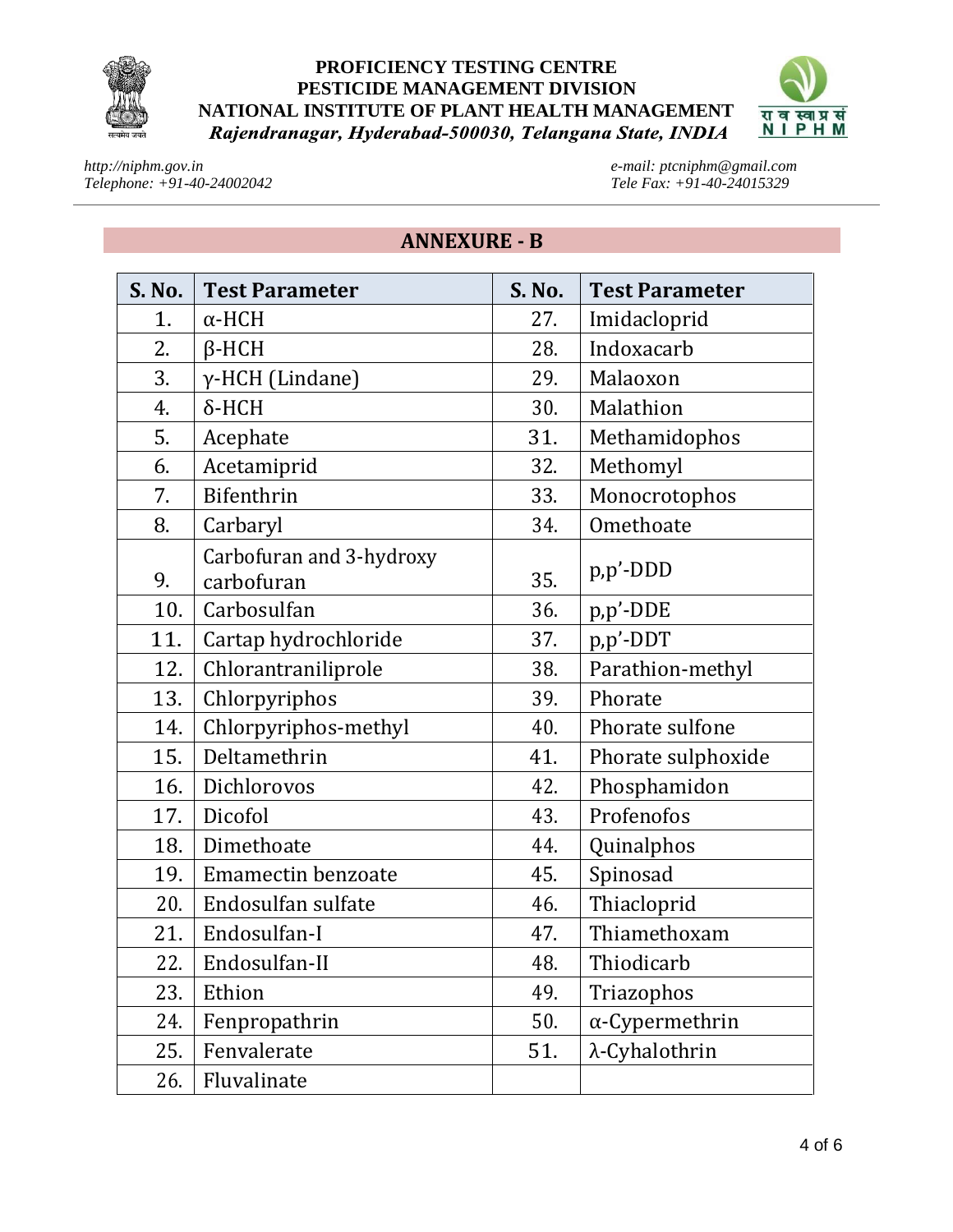



*[http://niphm.gov.in](http://niphm.gov.in/) Telephone: +91-40-24002042* *e-mail: [ptcniphm@gmail.com](mailto:ptcniphm@gmail.com)  Tele Fax: +91-40-24015329*

### **ANNEXURE - C**

| <b>S. No.</b> | <b>Test Parameter</b>                   | <b>S. No.</b> | <b>Test Parameter</b>  |
|---------------|-----------------------------------------|---------------|------------------------|
| 1.            | $\alpha$ -HCH                           | 18.           | Fenitrothion           |
| 2.            | $\beta$ -HCH                            | 19.           | Fenpropathrin          |
| 3.            | $\gamma$ -HCH (Lindane)                 | 20.           | Fenvalerate            |
| 4.            | $\delta$ -HCH                           | 21.           | Fluvalinate            |
| 5.            | Acephate                                | 22.           | Malathion              |
| 6.            | Bifenthrin                              | 23.           | Monocrotophos          |
| 7.            | <b>Buprofezin</b>                       | 24.           | p,p'-DDD               |
| 8.            | Carbaryl                                | 25.           | p,p'-DDE               |
| 9.            | Carbofuran and 3-hydroxy<br>carbofuran, | 26.           | $p, p'$ -DDT           |
| 10.           | Chlorpyriphos                           | 27.           | Parathion-methyl       |
| 11.           | Deltamethrin                            | 28.           | Phorate                |
| 12.           | Dicofol                                 | 29.           | Phosphamidon           |
| 13.           | Dimethoate                              | 30.           | Quinalphos             |
| 14.           | Edifenfos                               | 31.           | Tricyclazole           |
| 15.           | Endosulfan sulfate                      | 32.           | $\alpha$ -Cypermethrin |
| 16.           | Endosulfan-I                            | 33.           | $\lambda$ -Cyhalothrin |
| 17.           | Endosulfan-II                           |               |                        |